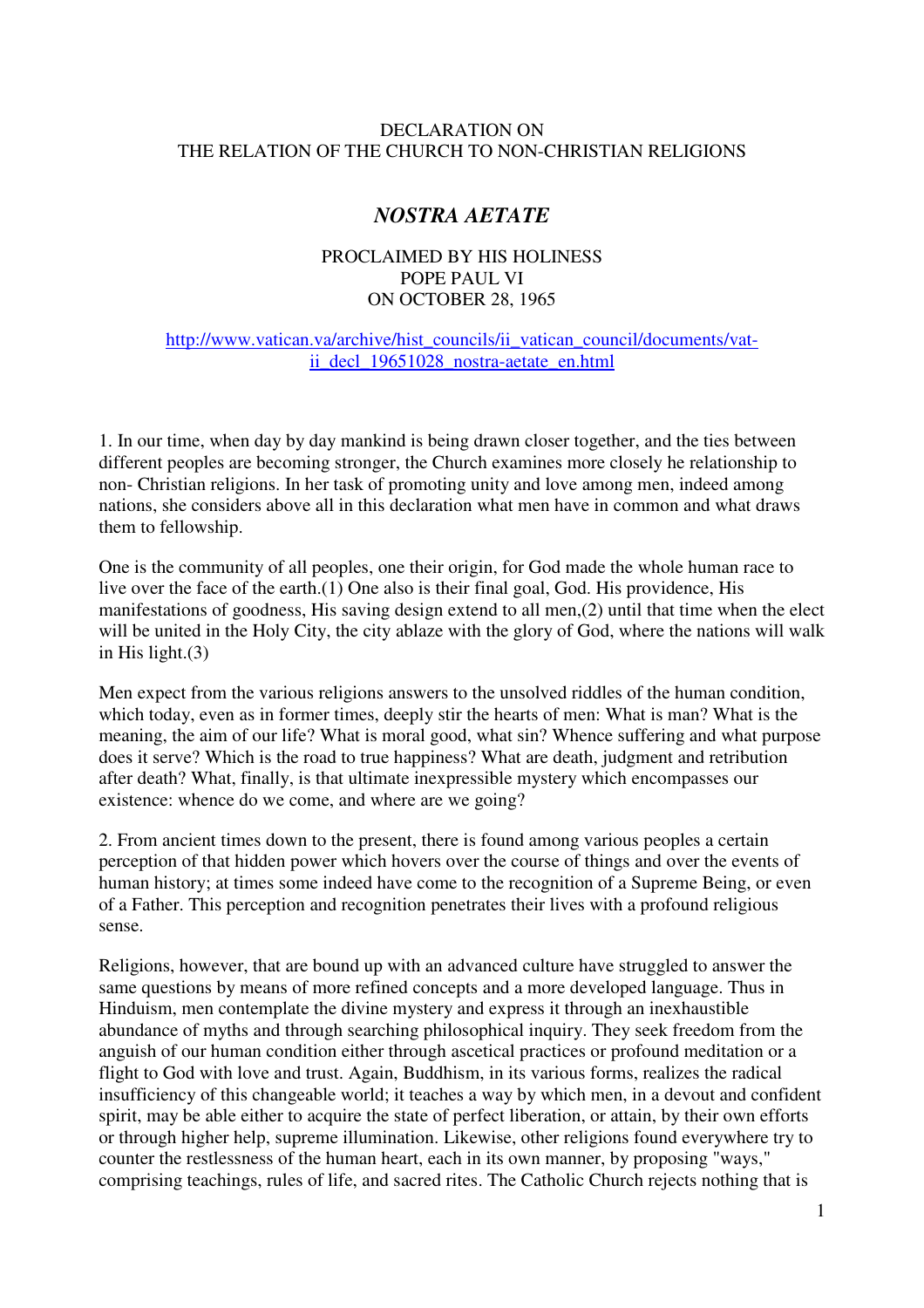true and holy in these religions. She regards with sincere reverence those ways of conduct and of life, those precepts and teachings which, though differing in many aspects from the ones she holds and sets forth, nonetheless often reflect a ray of that Truth which enlightens all men. Indeed, she proclaims, and ever must proclaim Christ "the way, the truth, and the life" (John 14:6), in whom men may find the fullness of religious life, in whom God has reconciled all things to Himself.(4)

The Church, therefore, exhorts her sons, that through dialogue and collaboration with the followers of other religions, carried out with prudence and love and in witness to the Christian faith and life, they recognize, preserve and promote the good things, spiritual and moral, as well as the socio-cultural values found among these men.

3. The Church regards with esteem also the Moslems. They adore the one God, living and subsisting in Himself; merciful and all- powerful, the Creator of heaven and earth,(5) who has spoken to men; they take pains to submit wholeheartedly to even His inscrutable decrees, just as Abraham, with whom the faith of Islam takes pleasure in linking itself, submitted to God. Though they do not acknowledge Jesus as God, they revere Him as a prophet. They also honor Mary, His virgin Mother; at times they even call on her with devotion. In addition, they await the day of judgment when God will render their deserts to all those who have been raised up from the dead. Finally, they value the moral life and worship God especially through prayer, almsgiving and fasting.

Since in the course of centuries not a few quarrels and hostilities have arisen between Christians and Moslems, this sacred synod urges all to forget the past and to work sincerely for mutual understanding and to preserve as well as to promote together for the benefit of all mankind social justice and moral welfare, as well as peace and freedom.

4. As the sacred synod searches into the mystery of the Church, it remembers the bond that spiritually ties the people of the New Covenant to Abraham's stock.

Thus the Church of Christ acknowledges that, according to God's saving design, the beginnings of her faith and her election are found already among the Patriarchs, Moses and the prophets. She professes that all who believe in Christ-Abraham's sons according to faith (6)-are included in the same Patriarch's call, and likewise that the salvation of the Church is mysteriously foreshadowed by the chosen people's exodus from the land of bondage. The Church, therefore, cannot forget that she received the revelation of the Old Testament through the people with whom God in His inexpressible mercy concluded the Ancient Covenant. Nor can she forget that she draws sustenance from the root of that well-cultivated olive tree onto which have been grafted the wild shoots, the Gentiles.(7) Indeed, the Church believes that by His cross Christ, Our Peace, reconciled Jews and Gentiles. making both one in Himself.(8)

The Church keeps ever in mind the words of the Apostle about his kinsmen: "theirs is the sonship and the glory and the covenants and the law and the worship and the promises; theirs are the fathers and from them is the Christ according to the flesh" (Rom. 9:4-5), the Son of the Virgin Mary. She also recalls that the Apostles, the Church's main-stay and pillars, as well as most of the early disciples who proclaimed Christ's Gospel to the world, sprang from the Jewish people.

As Holy Scripture testifies, Jerusalem did not recognize the time of her visitation,(9) nor did the Jews in large number, accept the Gospel; indeed not a few opposed its spreading.(10) Nevertheless, God holds the Jews most dear for the sake of their Fathers; He does not repent of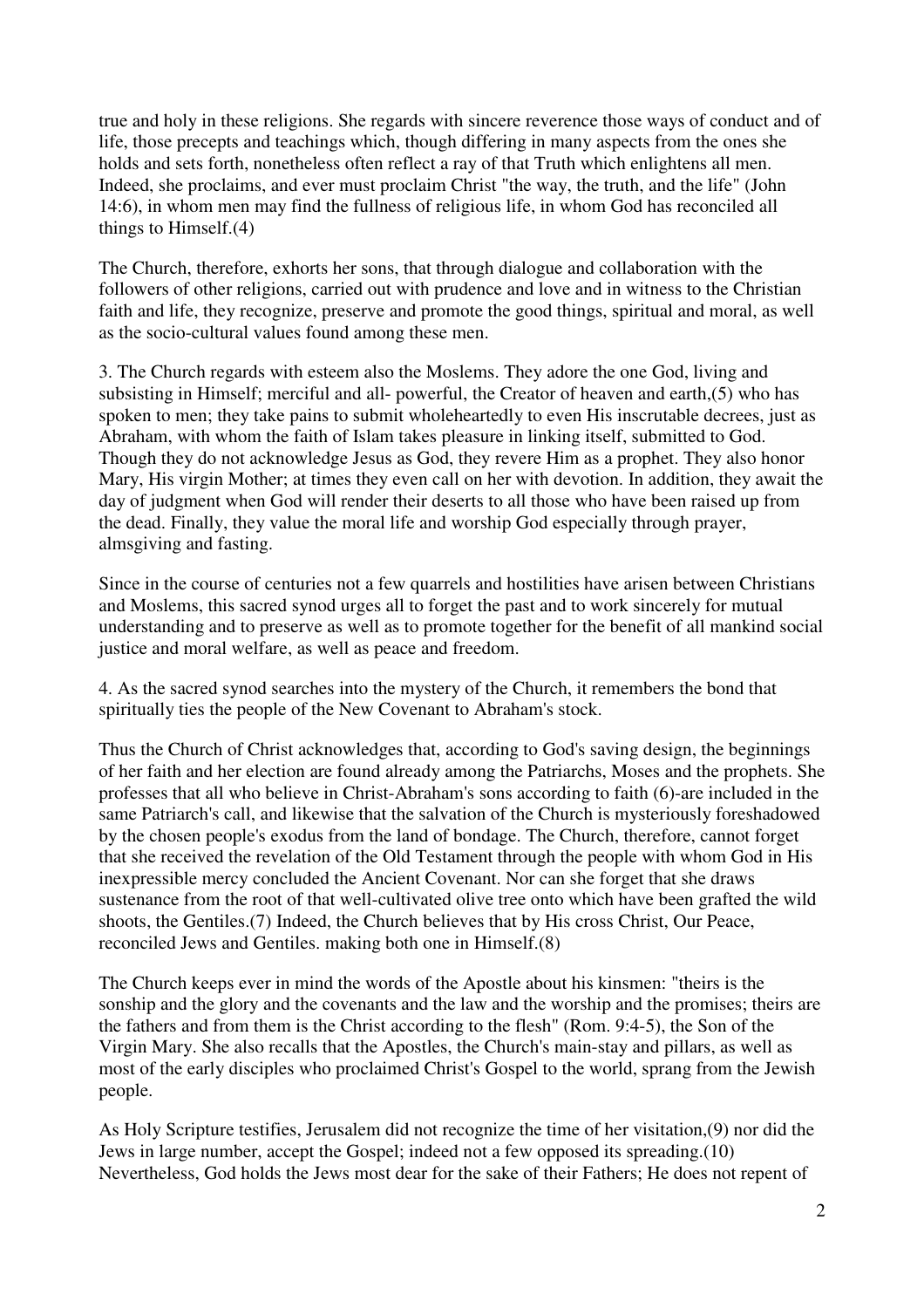the gifts He makes or of the calls He issues-such is the witness of the Apostle.(11) In company with the Prophets and the same Apostle, the Church awaits that day, known to God alone, on which all peoples will address the Lord in a single voice and "serve him shoulder to shoulder" (Soph. 3:9).(12)

Since the spiritual patrimony common to Christians and Jews is thus so great, this sacred synod wants to foster and recommend that mutual understanding and respect which is the fruit, above all, of biblical and theological studies as well as of fraternal dialogues.

True, the Jewish authorities and those who followed their lead pressed for the death of Christ;(13) still, what happened in His passion cannot be charged against all the Jews, without distinction, then alive, nor against the Jews of today. Although the Church is the new people of God, the Jews should not be presented as rejected or accursed by God, as if this followed from the Holy Scriptures. All should see to it, then, that in catechetical work or in the preaching of the word of God they do not teach anything that does not conform to the truth of the Gospel and the spirit of Christ.

Furthermore, in her rejection of every persecution against any man, the Church, mindful of the patrimony she shares with the Jews and moved not by political reasons but by the Gospel's spiritual love, decries hatred, persecutions, displays of anti-Semitism, directed against Jews at any time and by anyone.

Besides, as the Church has always held and holds now, Christ underwent His passion and death freely, because of the sins of men and out of infinite love, in order that all may reach salvation. It is, therefore, the burden of the Church's preaching to proclaim the cross of Christ as the sign of God's all-embracing love and as the fountain from which every grace flows.

5. We cannot truly call on God, the Father of all, if we refuse to treat in a brotherly way any man, created as he is in the image of God. Man's relation to God the Father and his relation to men his brothers are so linked together that Scripture says: "He who does not love does not know God" (1 John 4:8).

No foundation therefore remains for any theory or practice that leads to discrimination between man and man or people and people, so far as their human dignity and the rights flowing from it are concerned.

The Church reproves, as foreign to the mind of Christ, any discrimination against men or harassment of them because of their race, color, condition of life, or religion. On the contrary, following in the footsteps of the holy Apostles Peter and Paul, this sacred synod ardently implores the Christian faithful to "maintain good fellowship among the nations" (1 Peter 2:12), and, if possible, to live for their part in peace with all men, $(14)$  so that they may truly be sons of the Father who is in heaven.(15)

#### **NOTES**

- 1. Cf. Acts 17:26
- 2. Cf. Wis. 8:1; Acts 14:17; Rom. 2:6-7; 1 Tim. 2:4
- 3. Cf. Apoc. 21:23f.